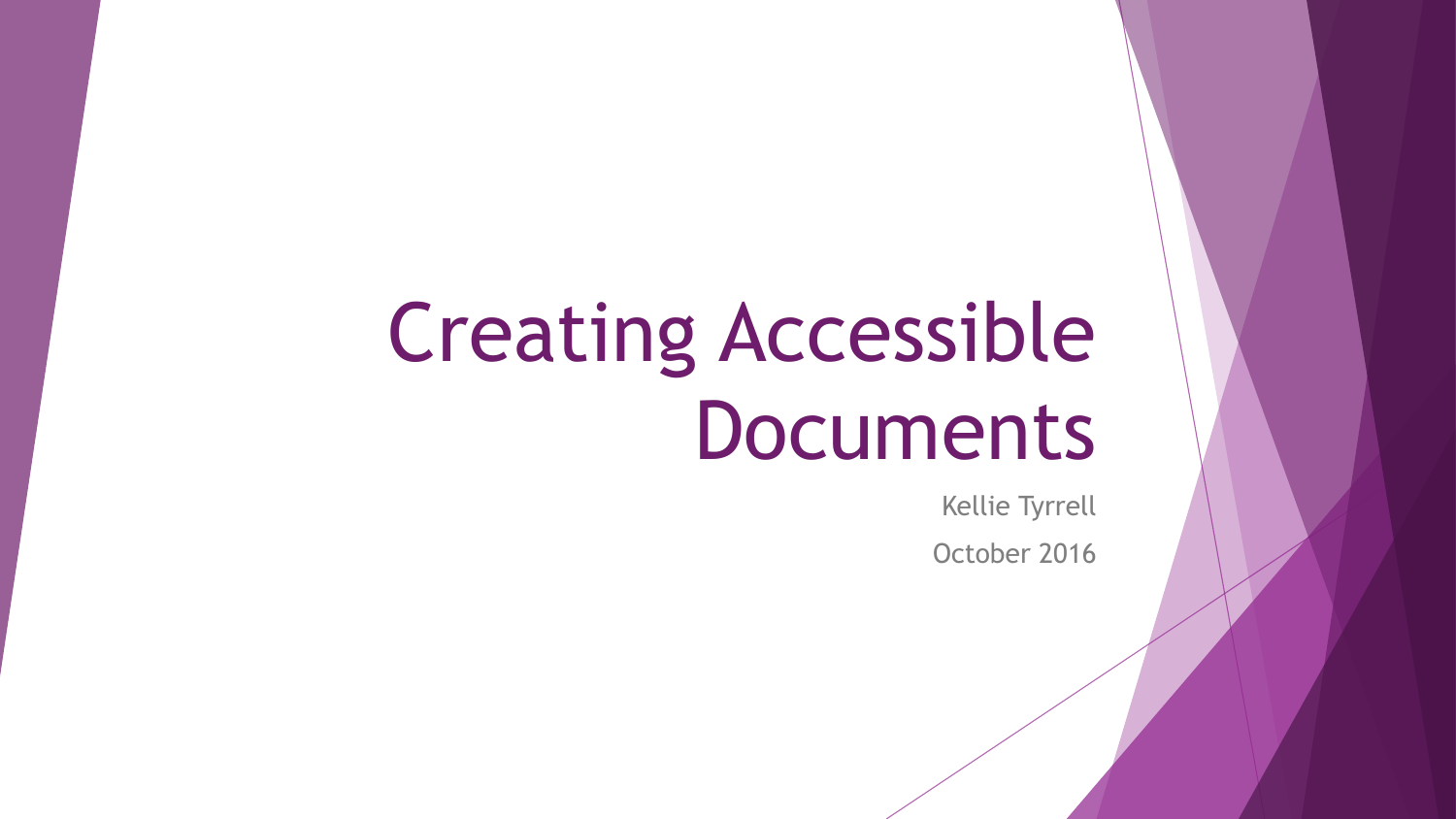### Source Documents

- ▶ Creating an accessible document starts with an accessible source document. The source document is the original document. It can be a Word, Excel, or PowerPoint. Accessibility techniques can also be applied to Outlook.
- $\blacktriangleright$  It is much easier to pass a document through the Accessibility Check if it has been created correctly.
- Always choose the source document to work from if it is available.
- $\blacktriangleright$  If a non-source document is particularly complex; containing multiple images, tables, charts, and smart art graphics, it may be easier to re-create a source document than to fix all of the accessibility errors.
- Simple non-source documents (basic text documents) such as agendas or meeting minutes are relatively easy to make the necessary accessibility adjustments within Adobe Acrobat Pro.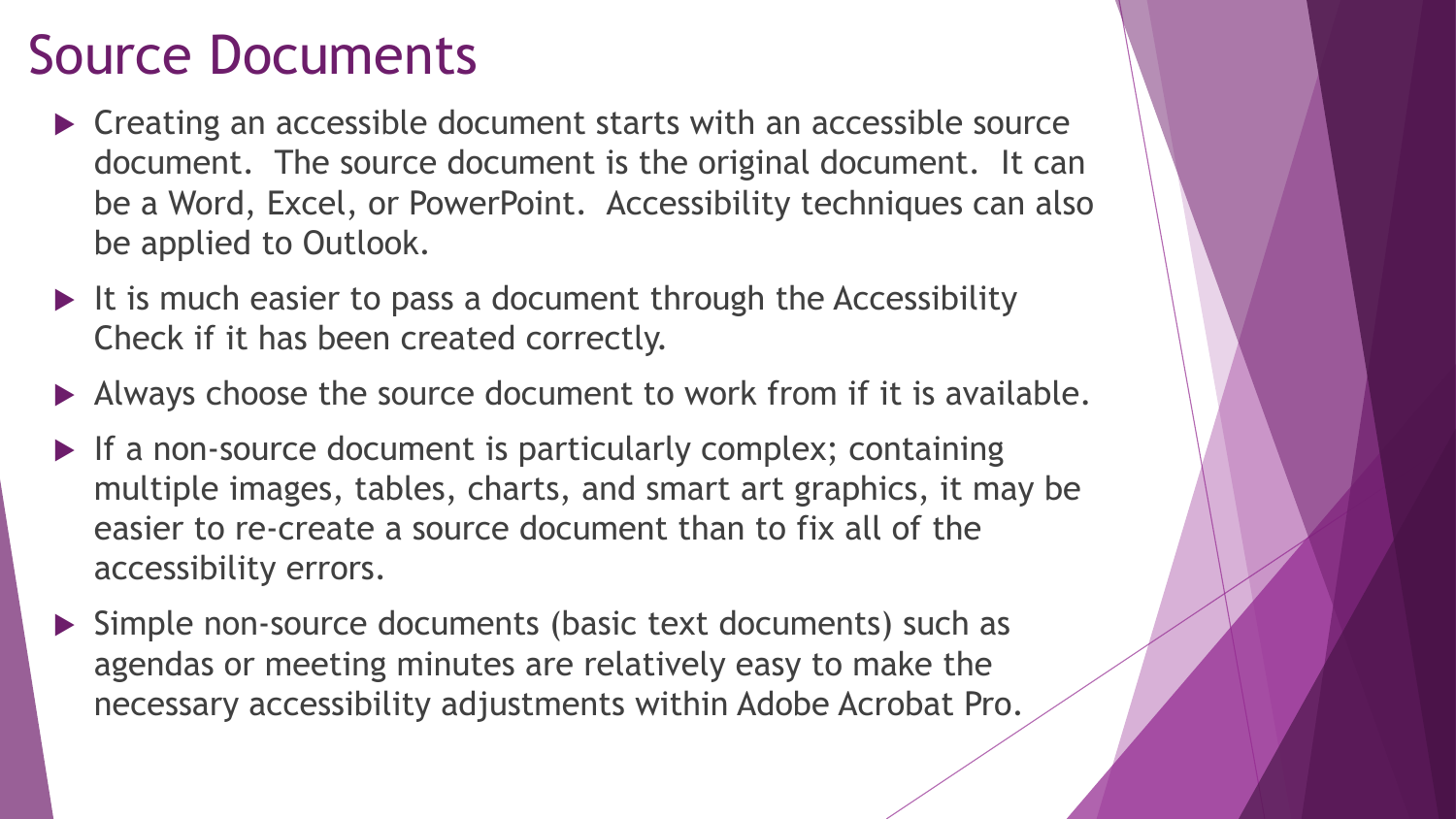### Fonts

- Fonts should be chosen for their ease of readability and should be a minimum of size 12.
	- ▶ Sans Serif recommended fonts (Highly recommended)
		- $\blacktriangleright$  Calibri
		- $\blacktriangleright$  Tahoma
		- ▶ Verdana
		- **Arial**
	- Serif recommended fonts (Use sparingly)
		- Times New Roman
		- Georgia
		- $\blacktriangleright$  Palatino Linotype
- Document creators should use as few fonts as possible for the document. Best practice is to limit the number of fonts to two. Different font styles slow screen readers and are difficult for those with low vision.
- Font color should display well in High Contrast Mode, for example black text on white background.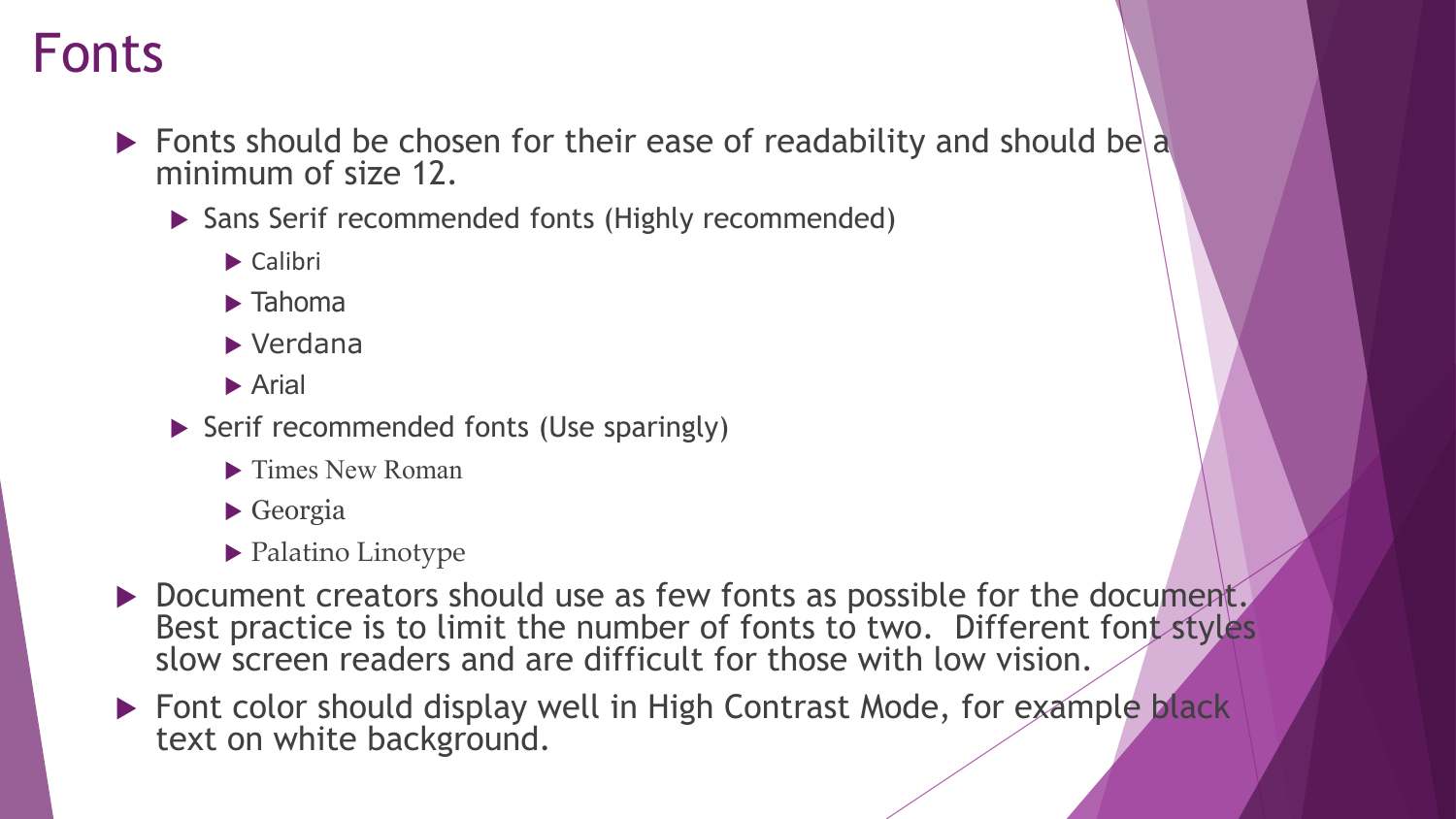# Styles, Bullets, and Ordered Lists

Using the built in Styles, heading, bullets, and ordered lists helps to organize the document in a logical order. This facilitates a logical reading order for a screen reader.

Utilize Styles

- $\blacktriangleright$  Title
- $\blacktriangleright$  Headings
	- $\blacktriangleright$  Heading 1
	- $\blacktriangleright$  Heading 2, etc.
- **Paragraphs**
- Bullet Points
- $\triangleright$  Ordered Lists  $(1, 2, 3)$

|                                     | $\Omega$ Tell me what you want to do                                                                                                                                             |                                      |                                                       |       |          |                                             |  |                                      |        |                         |
|-------------------------------------|----------------------------------------------------------------------------------------------------------------------------------------------------------------------------------|--------------------------------------|-------------------------------------------------------|-------|----------|---------------------------------------------|--|--------------------------------------|--------|-------------------------|
|                                     | aBbCcDd AaBbCcDd Aa $\overline{\mathsf{B}}$ b $\overline{\mathsf{C}}$ ( Aa $\overline{\mathsf{B}}$ bCc $\overline{\mathsf{C}}$ $\overline{\mathsf{A}}$ a $\overline{\mathsf{B}}$ |                                      |                                                       |       |          | AaBbCcD AaBbCcDd AaBbCcDd AaBbCcDd AaBbCcDc |  |                                      |        | $\bar{\mathbf{v}}$      |
| I Normal                            |                                                                                                                                                                                  | <b>1 No Spac</b> Heading 1 Heading 2 |                                                       | Title | Subtitle | Subtle Em Emphasis                          |  | Intense E                            | Strong | $\overline{\mathbf{v}}$ |
| Styles<br>$\overline{\mathbb{F}_2}$ |                                                                                                                                                                                  |                                      |                                                       |       |          |                                             |  |                                      |        |                         |
|                                     | the property of the control of the                                                                                                                                               | 4                                    | the control of the control of the control of the con- |       |          | 5 Contract of the Contract Contract of      |  | 6 <sup>1</sup><br>the control of the |        |                         |
|                                     |                                                                                                                                                                                  |                                      |                                                       |       |          |                                             |  |                                      |        |                         |
|                                     |                                                                                                                                                                                  |                                      |                                                       |       |          |                                             |  |                                      |        |                         |
|                                     |                                                                                                                                                                                  |                                      |                                                       |       |          |                                             |  |                                      |        |                         |
|                                     |                                                                                                                                                                                  |                                      |                                                       |       |          |                                             |  |                                      |        |                         |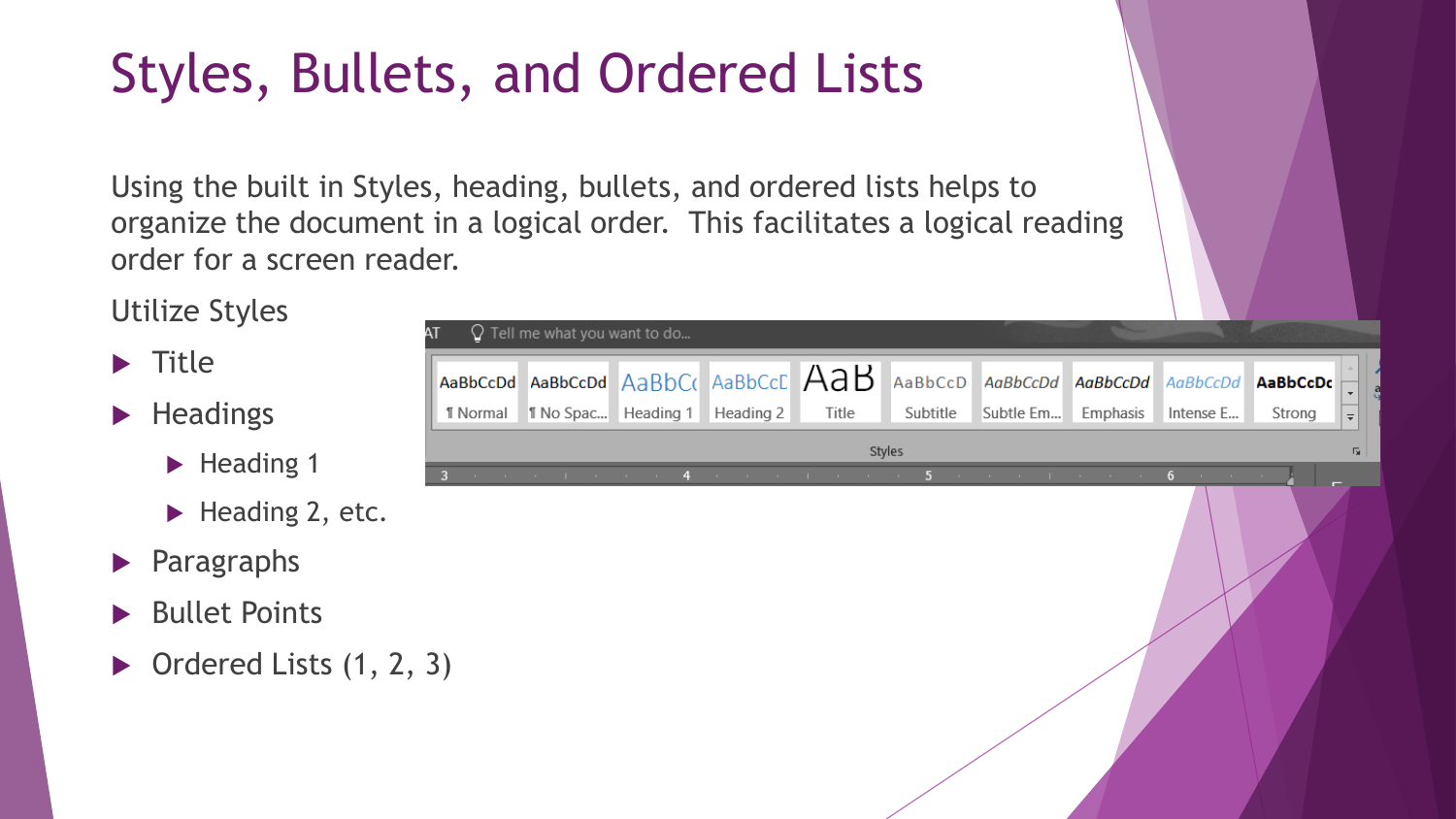### Images

Use Alternate Text on All Images.

- Right click on Image
- ▶ Choose Format Picture
- ▶ Choose Third Icon
- Click on Alt Text
- Microsoft recommends leaving the Title field blank
- **Enter a Description of the Image**

| <b>Format Picture</b><br>$\Diamond$ $\cap$ $\overline{\mathbb{E}}$ $\overline{\mathbb{E}}$                              |  |  |
|-------------------------------------------------------------------------------------------------------------------------|--|--|
| $\triangleright$ Text Box<br>▲ Alt Text                                                                                 |  |  |
| $I$ itle $\bullet$<br><b>Description</b>                                                                                |  |  |
| Comic - Two people walking and talking. "My<br>desire to be well-informed is at odds with my<br>desire to remain sane." |  |  |
|                                                                                                                         |  |  |

Z.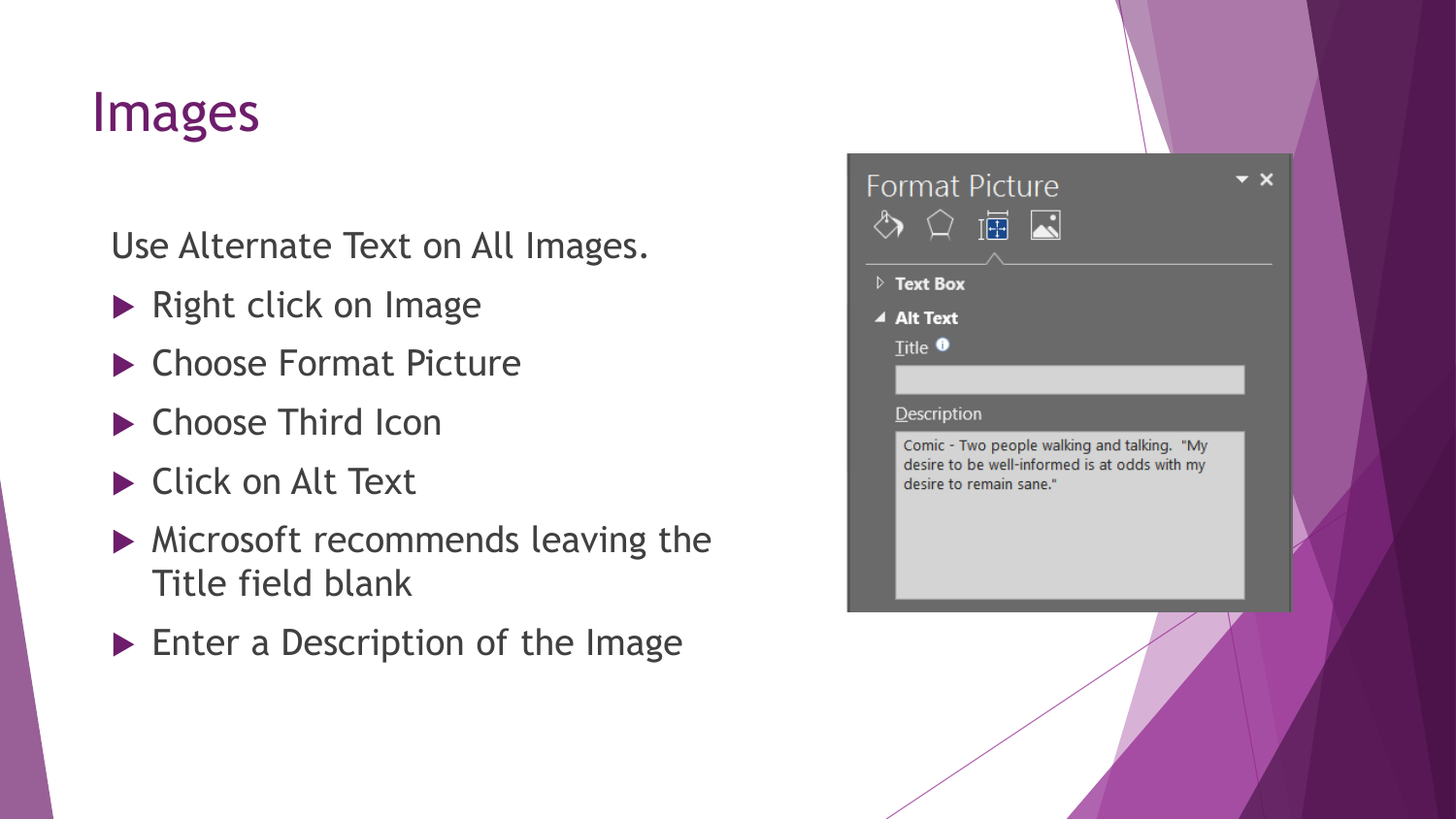### Tables

- $\blacktriangleright$  Highlight table by clicking on the plus sign  $(+)$ sign on the upper left hand corner of the table.
- $\blacktriangleright$  Put your cursor at the beginning of the row that is to be the table header. This should be the row of Column Headings. Avoid Merged or Split Cells in tables.
- Right click and choose Table Properties
- Choose the Row tab and check the box for Repeat as header row at the top of each page.
- Next, choose the Alt Text tab. Type in a description of the table. The description should be a short summary of what the table is intended to communicate.

| <b>Table Properties</b>                                                                     |                                                                                                                                                                                                                                                                                               |                                              |            |                | ?        | ×        |                                                                                         |  |
|---------------------------------------------------------------------------------------------|-----------------------------------------------------------------------------------------------------------------------------------------------------------------------------------------------------------------------------------------------------------------------------------------------|----------------------------------------------|------------|----------------|----------|----------|-----------------------------------------------------------------------------------------|--|
| Table                                                                                       | Row                                                                                                                                                                                                                                                                                           | Column                                       | Cell       | Alt Text       |          |          |                                                                                         |  |
| <b>Rows</b><br>Size                                                                         |                                                                                                                                                                                                                                                                                               |                                              |            |                |          |          |                                                                                         |  |
|                                                                                             | Specify height:                                                                                                                                                                                                                                                                               | $\hat{=}$<br>0"                              |            | Row height is: | At least |          |                                                                                         |  |
| Options                                                                                     |                                                                                                                                                                                                                                                                                               |                                              |            |                |          |          |                                                                                         |  |
| Allow row to break across pages<br>$\sqrt{\ }$ Repeat as header row at the top of each page |                                                                                                                                                                                                                                                                                               |                                              |            |                |          |          |                                                                                         |  |
|                                                                                             |                                                                                                                                                                                                                                                                                               |                                              |            |                |          |          |                                                                                         |  |
| ▲ Previous Row                                                                              |                                                                                                                                                                                                                                                                                               | Next Row                                     |            |                |          |          |                                                                                         |  |
|                                                                                             |                                                                                                                                                                                                                                                                                               | <b>Table Properties</b>                      |            |                |          |          | ŗ<br>×                                                                                  |  |
|                                                                                             |                                                                                                                                                                                                                                                                                               | Table                                        | <b>Row</b> | Column         | Cell     | Alt Text |                                                                                         |  |
|                                                                                             |                                                                                                                                                                                                                                                                                               | Title                                        |            |                |          |          |                                                                                         |  |
|                                                                                             |                                                                                                                                                                                                                                                                                               |                                              |            |                |          |          |                                                                                         |  |
|                                                                                             |                                                                                                                                                                                                                                                                                               | <b>Description</b>                           |            |                |          |          |                                                                                         |  |
| Example of how a table is described for a screen reader.                                    |                                                                                                                                                                                                                                                                                               |                                              |            |                |          |          |                                                                                         |  |
|                                                                                             |                                                                                                                                                                                                                                                                                               |                                              |            |                |          |          |                                                                                         |  |
|                                                                                             |                                                                                                                                                                                                                                                                                               |                                              |            |                |          |          |                                                                                         |  |
| <b>Alternative Text</b>                                                                     |                                                                                                                                                                                                                                                                                               |                                              |            |                |          |          |                                                                                         |  |
|                                                                                             | Titles and descriptions provide alternative, text-based representations of the<br>information contained in tables, diagrams, images, and other objects. This information<br>is useful for people with vision or cognitive impairments who may not be able to see or<br>understand the object. |                                              |            |                |          |          |                                                                                         |  |
|                                                                                             |                                                                                                                                                                                                                                                                                               | wish to hear the description of the content. |            |                |          |          | A title can be read to a person with a disability and is used to determine whether they |  |
|                                                                                             |                                                                                                                                                                                                                                                                                               |                                              |            |                |          | OK       | Cancel                                                                                  |  |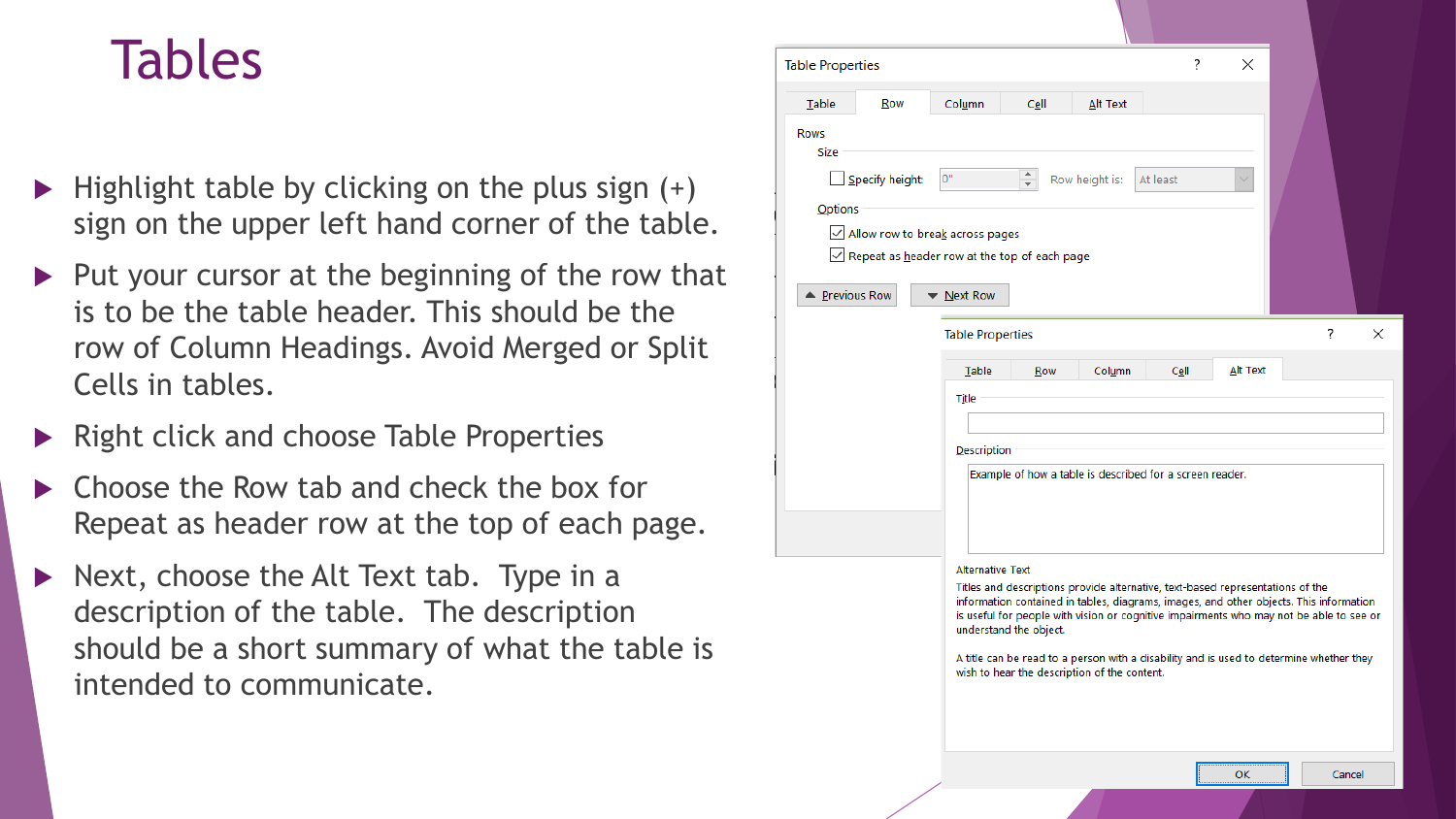## **Hyperlinks**

Use descriptive text for Hyperlinks

- ▶ Avoid "Click here," "Learn More," or other generic hyperlink text.
- ▶ Use descriptive text, don't just list the URL
- Add a Screen Tip to the Hyperlink. This provides a summary of the linked page that a screen reader can use. Screen Tips can be added in the Insert Hyperlink or Edit Hyperlink dialogue box.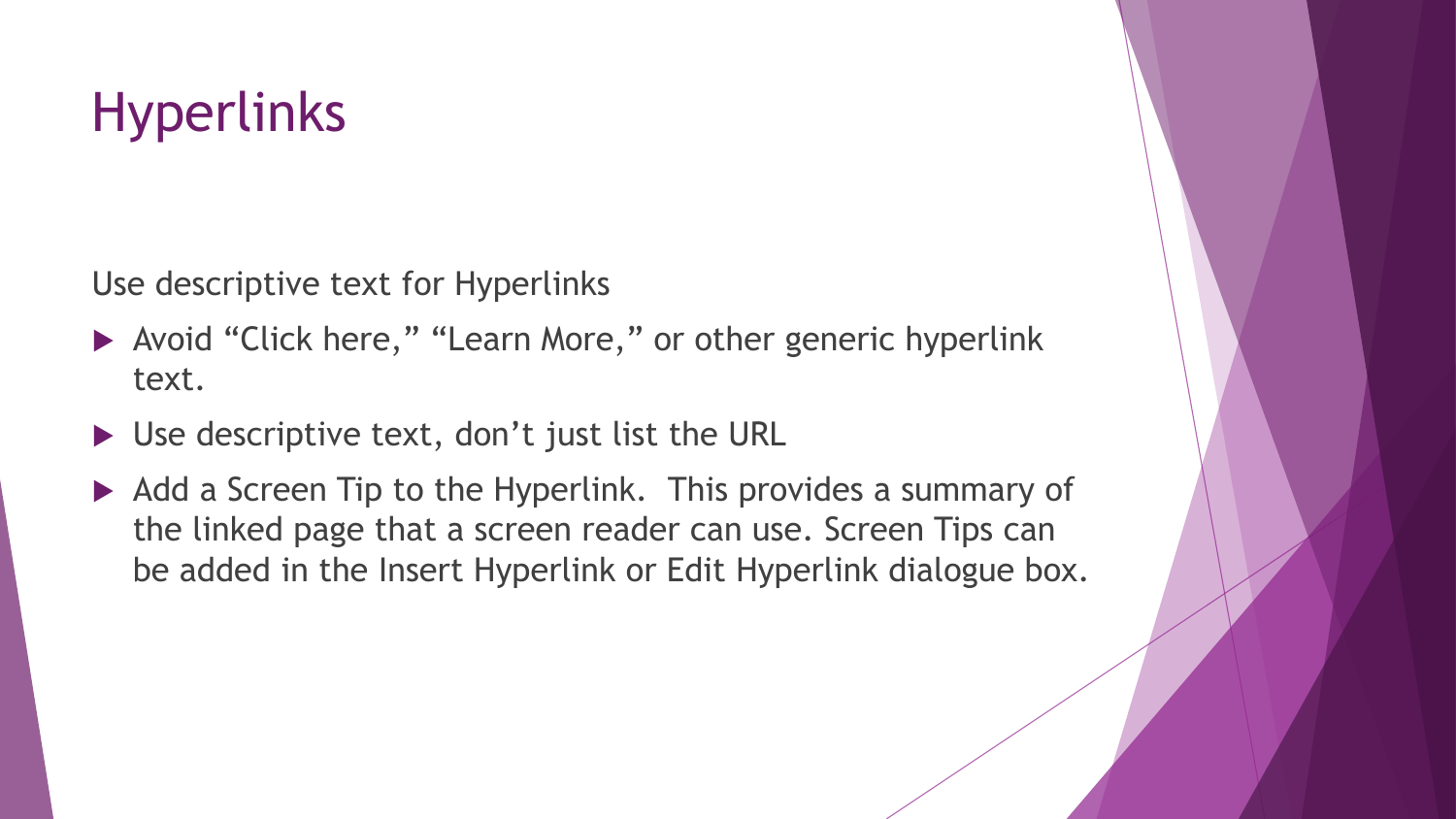### Check for Accessibility in Word

- ▶ Click on File
- Choose the Info menu item
- Look for the box labeled "Check for Issues"
- Click on the drop-down arrow in this box
- Click on Check Accessibility
- The Accessibility Checker dialog box will open showing any errors or warnings for the document.

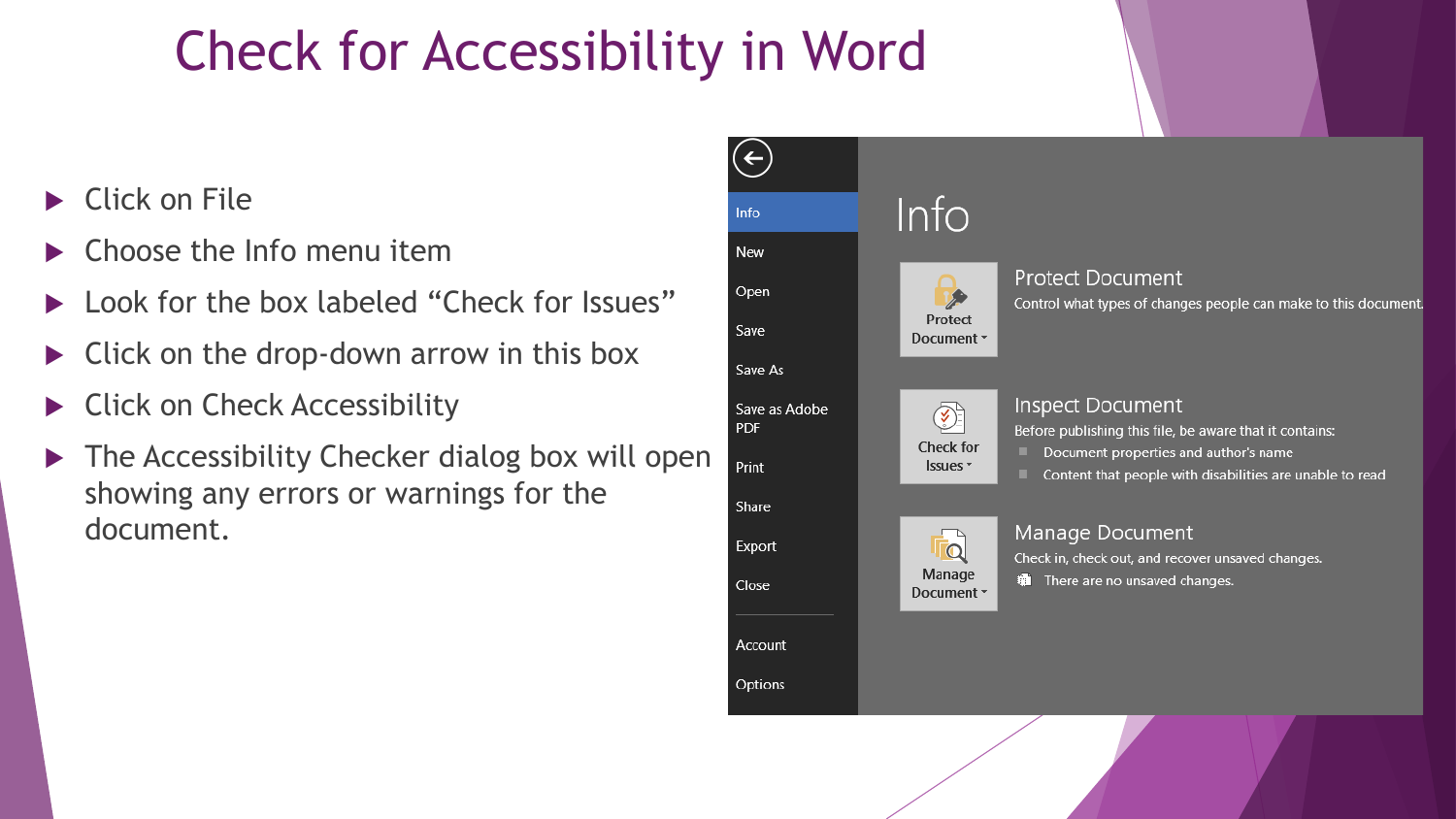### Fix Accessibility Errors

- ▶ Additional Information is provided at the bottom of the Accessibility Checker that will assist in correcting the errors.
- $\blacktriangleright$  Save the document

Accessibility Checker ▼ × **Inspection Results** 

×

**Missing Alt Text** Picture 3 (Slide 2) Picture 3 (Slide 3) Picture 4 (Slide 4) Picture 3 (Slide 5) **Missing Slide Title** 

**Continue** 

Slide 6

- **Check Reading Order** Slide 2
- Slide 3
- Slide 4

### Slide 5

### **Additional Information**

Select and fix each issue listed above to make this document accessible for people with disabilities.

Read more about making documents accessible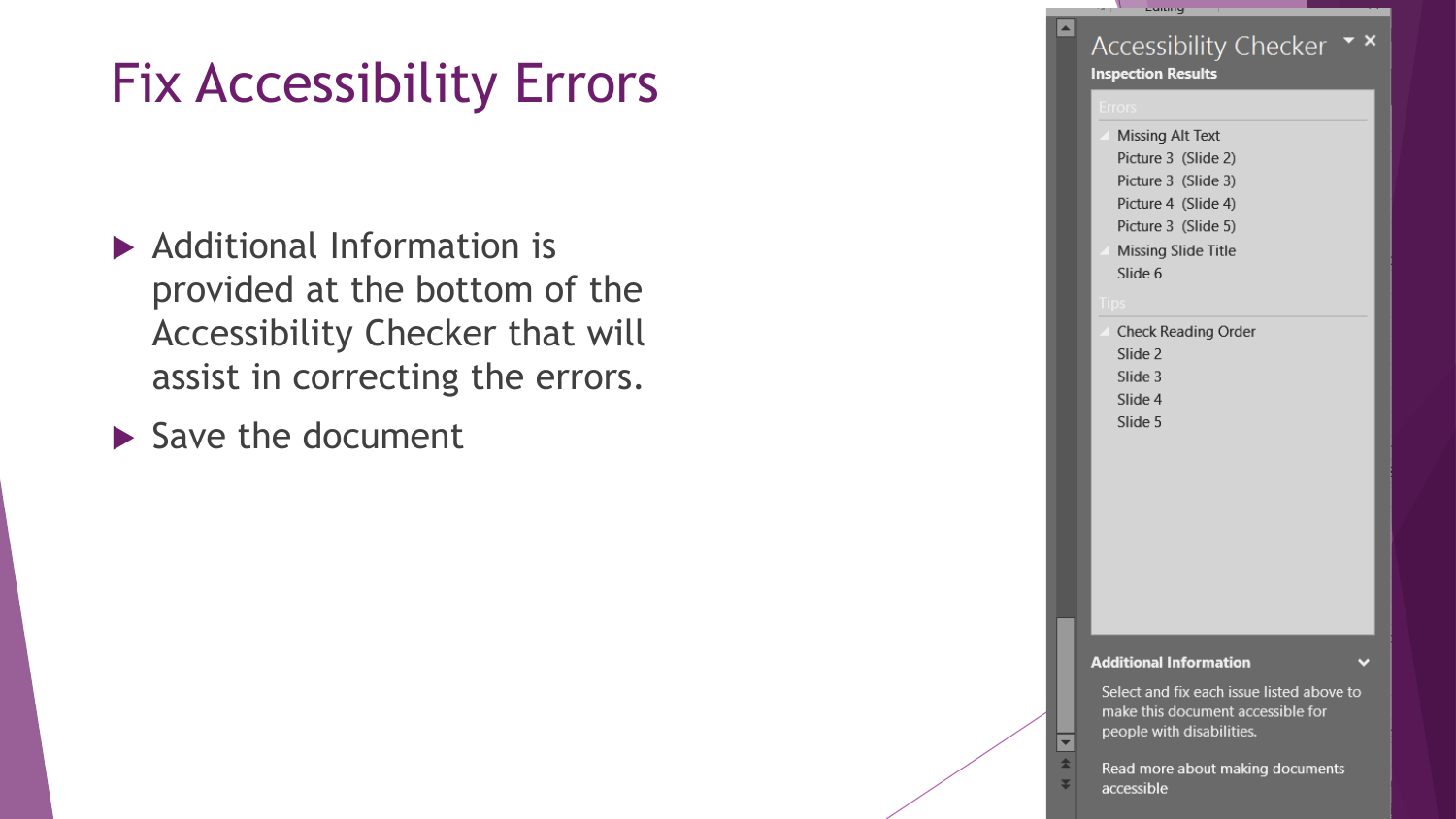# Save As PDF Begin Accessibility Check

- $\blacktriangleright$  Ensure the document has been saved in its original format and save again as PDF.
- ▶ Open PDF with Adobe Acrobat Pro DC
- ▶ Click on Accessibility
- ▶ Click on Full Check

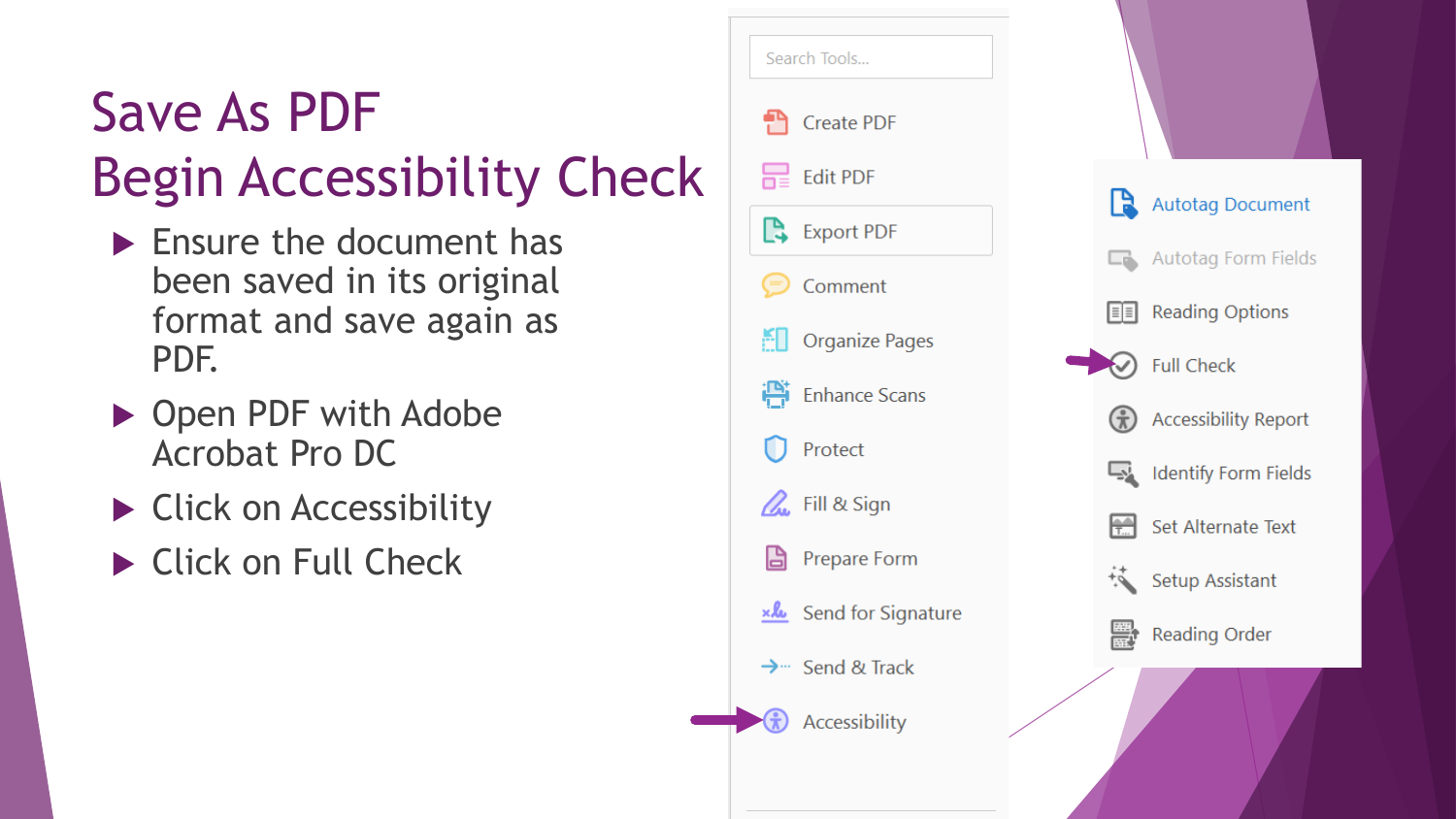### PDF Accessibility Checker Options

- ▶ Use the default settings for the check.
- ▶ Click Start Checking to begin the process.

| <b>Accessibility Checker Options</b>                            |                                     |                       | ×            |  |  |  |  |  |
|-----------------------------------------------------------------|-------------------------------------|-----------------------|--------------|--|--|--|--|--|
| <b>Report Options</b>                                           |                                     |                       |              |  |  |  |  |  |
| $\sqrt{ }$ Create accessibility report                          | Folder: C:\Users\ktyrrell\Documents |                       | Choose       |  |  |  |  |  |
|                                                                 |                                     |                       |              |  |  |  |  |  |
| Attach report to document                                       |                                     |                       |              |  |  |  |  |  |
| Page Range                                                      |                                     |                       |              |  |  |  |  |  |
| $\bigcirc$ Pages from<br>All pages in document                  | $\vert$ 1<br>to $ 1$                |                       |              |  |  |  |  |  |
| Checking Options (31 of 32 in all categories)                   |                                     |                       |              |  |  |  |  |  |
| <b>Alternate Text and Headings</b><br>Category:                 |                                     |                       | $\checkmark$ |  |  |  |  |  |
| $\boxed{\smile}$ Figures require alternate text                 |                                     |                       |              |  |  |  |  |  |
| $\sqrt{\phantom{a}}$ Alternate text that will never be read     |                                     |                       |              |  |  |  |  |  |
| $\sqrt{\ }$ Alternate text must be associated with some content |                                     |                       |              |  |  |  |  |  |
| $\sqrt{\phantom{a}}$ Alternate text should not hide annotation  |                                     |                       |              |  |  |  |  |  |
| Elements require alternate text                                 |                                     |                       |              |  |  |  |  |  |
| ☑ Appropriate heading nesting                                   |                                     |                       |              |  |  |  |  |  |
|                                                                 |                                     |                       |              |  |  |  |  |  |
|                                                                 |                                     |                       |              |  |  |  |  |  |
|                                                                 |                                     |                       |              |  |  |  |  |  |
| Select All<br><b>Clear All</b>                                  |                                     |                       |              |  |  |  |  |  |
| $\sqrt{\ }$ Show this dialog when the Checker starts            |                                     |                       |              |  |  |  |  |  |
| Help                                                            |                                     | <b>Start Checking</b> | Cancel       |  |  |  |  |  |
|                                                                 |                                     |                       |              |  |  |  |  |  |
|                                                                 |                                     |                       |              |  |  |  |  |  |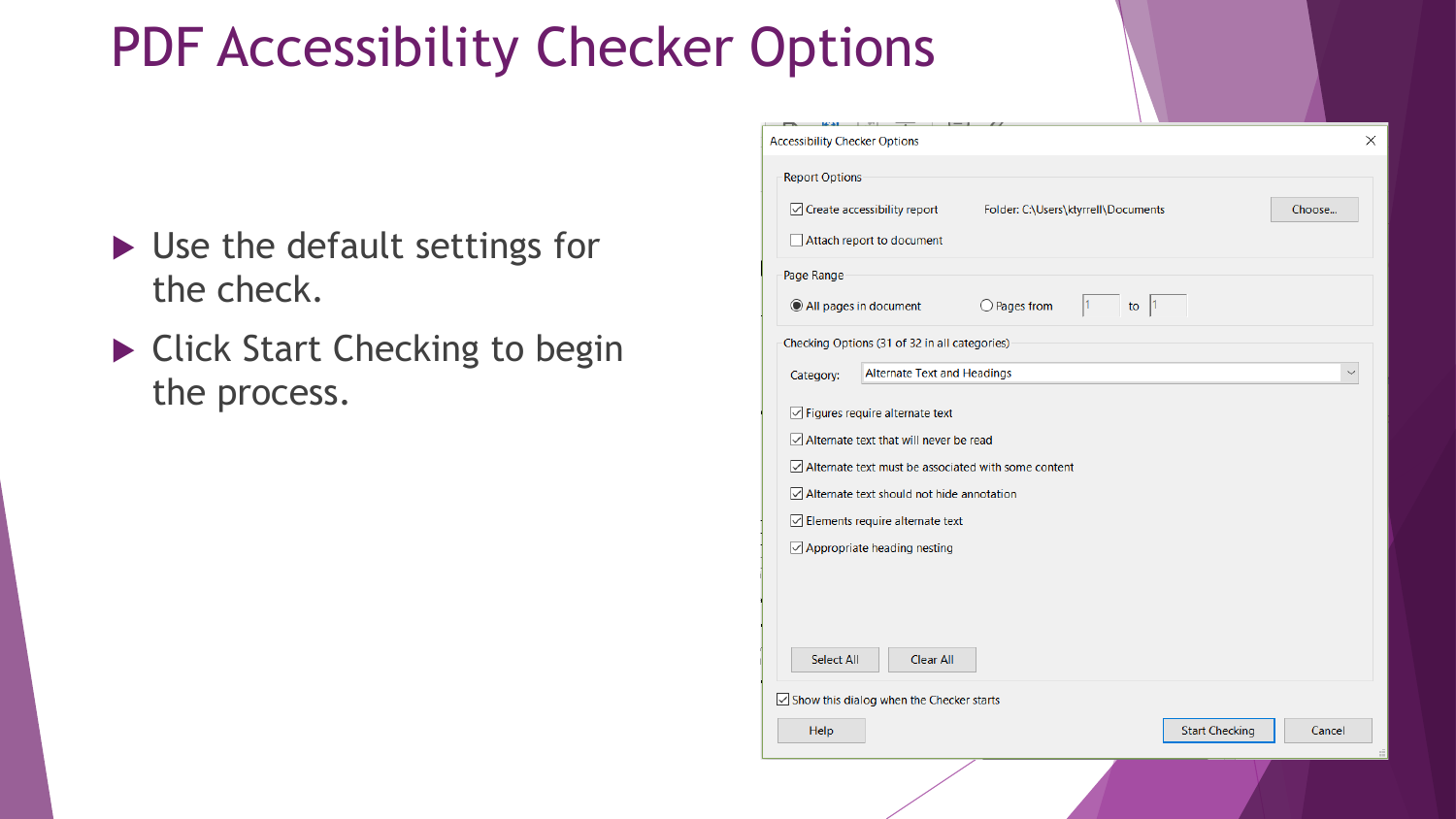### Review Accessibility Issues

- $\triangleright$  Click on box next to issue to show the detail of the issue.
- $\triangleright$  A red X mark means this item failed the accessibility check. It must be corrected.
- A question mark means a manual check must be done on that issue. Once the manual check is complete, right click on the issue and pass the item.
- **If Title Fails, right click on Title-Failed and** choose Fix. A dialogue box will open that allows the document to be given a title.